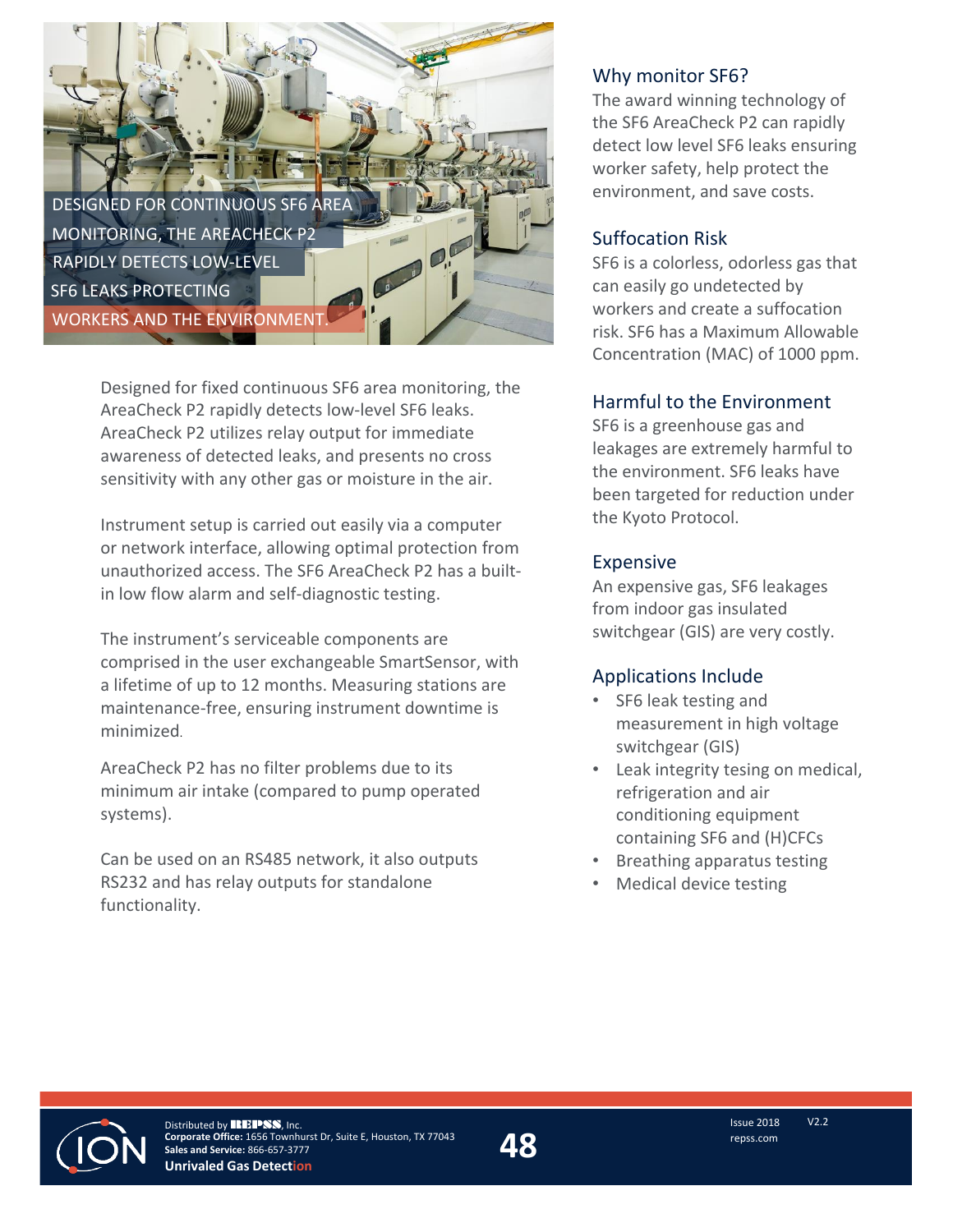## **SF6 Areacheck P2**

## Technical Specifications and Part Numbers

**DETECTION PRINCIPLE MAX LOAD, RELAY OUTPUT** • SF6: NIC • 2.5A / 230 VAC **RANGE SIZE** • 0 - 2000 ppm SF6 • H 280 x B 165 x T 125 mm • 500 ppm SF6 /10 ppm • IP 52 **MAINS POWER**<br>
• 100 - 240 VAC, 50/60 Hz<br>
• 275 dbA, 1m<br>
• 275 dbA, 1m • 100 - 240 VAC, 50/60 Hz<br> **POWER CONSUMPTION POWER CONSUMPTION** • 18VA • 18VA • 18VA • 18VA • 18VA • 18VA • 18VA • 18VA • 18VA • 18VA • 18VA • 18VA • 19VA • 19VA • 19VA • 19VA • 19VA • 19VA • 19VA • 19VA • 19VA • 19VA • 19VA • 19VA • 19VA • 19VA • 19VA • 19VA • 19VA • 19VA • 19VA • 19V **OPERATING TEMPERATURE** mounting bracket) mounting bracket) mounting bracket)  $\bullet$  -5°C to 45°C **STORAGE TEMPERATURE** • T 1A (Slow Blow) • -20°C to 60°C **OPERATING HUMIDITY RANGE** • 10 - 90% non condensing

**PROTECTION CLASS** 





| <b>SF6 AreaCheck P2</b>        | <b>Description</b>             |
|--------------------------------|--------------------------------|
| ACP <sub>2</sub>               | SF6 Areacheck P2               |
|                                |                                |
| <b>SF6 AreaCheck P2 Access</b> | <b>Description</b>             |
| P2-100-0006                    | AreaCheck Replacement Sensor   |
| P2 Program Cable               | AreaCheck P2 Programming Cable |
|                                |                                |
| <b>SF6 AreaCheck P2 Repair</b> | <b>Description</b>             |
| P2AC Exchange Sensor           | Area Check Exchange Sensor     |



\*-+\*-/ !!\$ @EDE\*2)**#**-./-v0\$ Houston, TX 77043 **Unrivaled Gas Detection**

V2.2 49 **ISSUE 2018**<br>C s erservice re ss c<br>Te ss c **Sales & Service c**s erservice re ss c re ss c